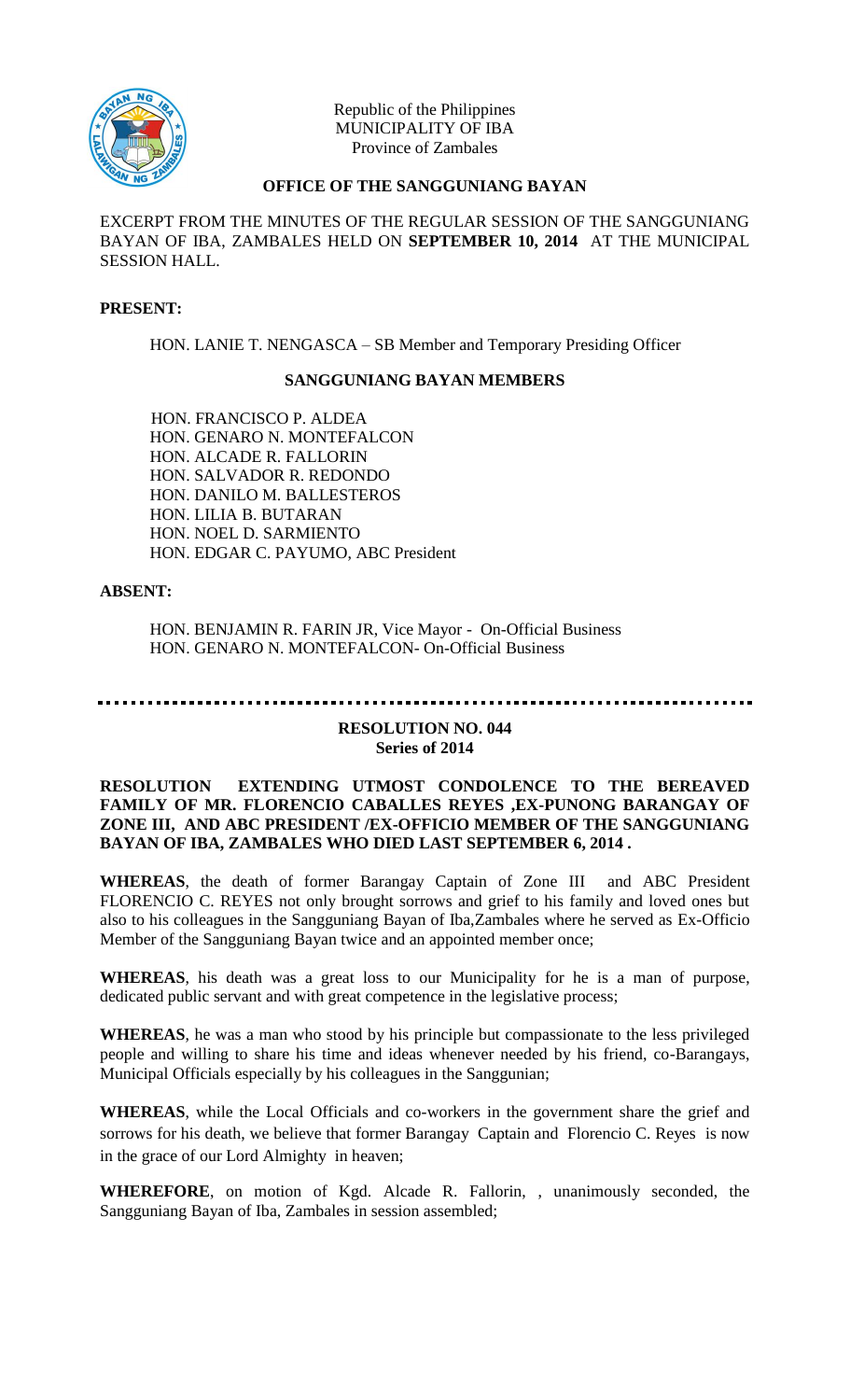**RESOLVE as it is hereby RESOLVED**, to extend as we hereby extends, utmost condolence and heartfelt sympathy to the bereaved family of Ex-Sangguniang Bayan Member and Barangay Captain FLORENCIO CABALLES REYES who died on September 6, 2014 .

*Adopted this 10th Day of September, 2014* 

**FRANCISCO P. ALDEA** ALCADE R. FALLORIN SB Member SB Member

SB Member

**SALVADOR R. REDONDO DANILO M. BALLESTEROS**<br>SB Member **SB Member** 

SB Member SB Member

**LILIA B. BUTARAN NOEL D. SARMIENTO** 

**EDGAR C. PAYUMO** ABC President

CERTIFIED CORRECT:

**HON. LANIE T. NENGASCA**  SB Member/ Temporary Presiding Officer

ATTESTED:

**NOLITO V. BASUL**  Secretary to the Sangguniang Bayan

APPROVED:

**HON. JUN RUNDSTEDT C. EBDANE** Municipal Mayor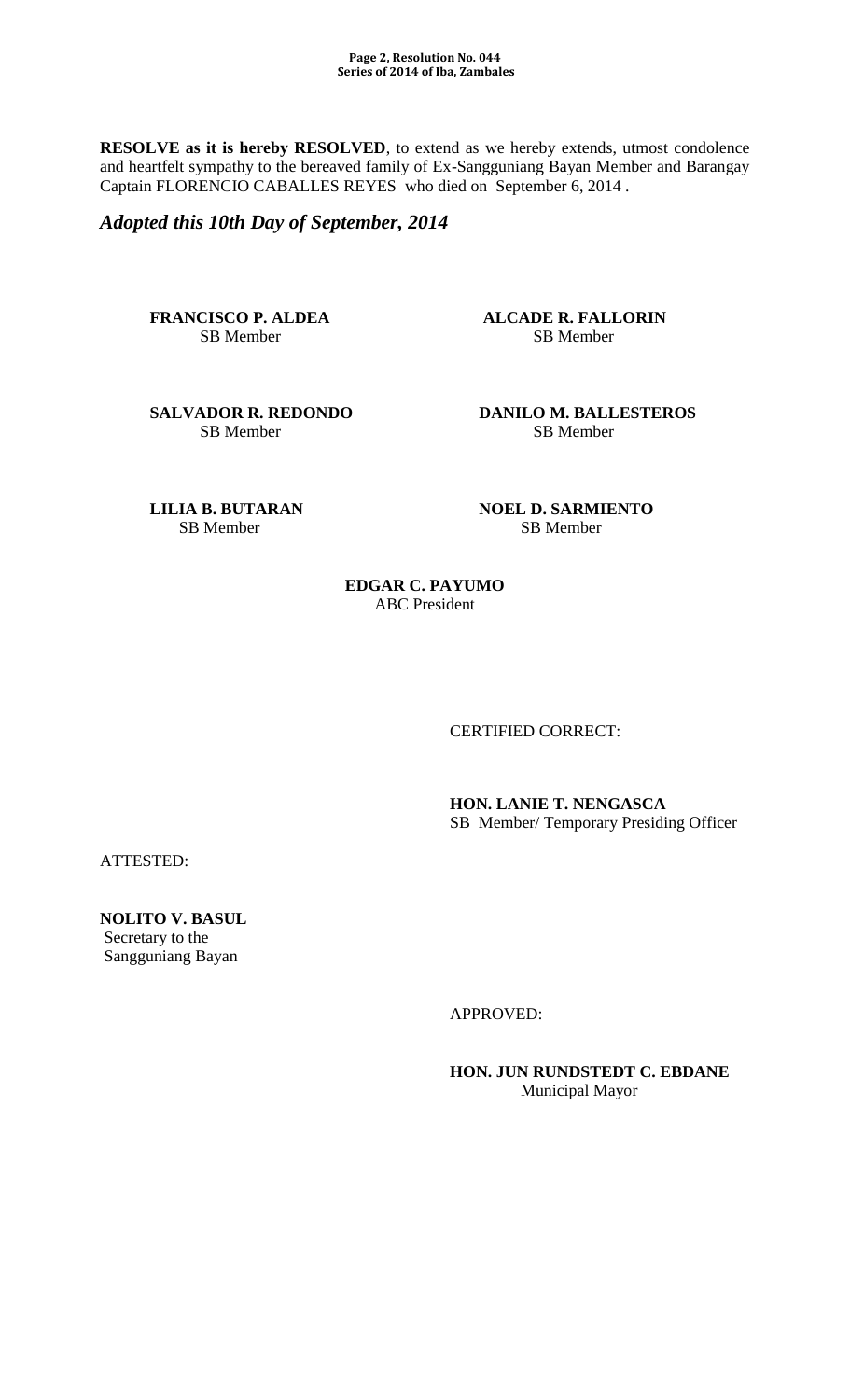

Republic of the Philippines MUNICIPALITY OF IBA Province of Zambales

#### **OFFICE OF THE SANGGUNIANG BAYAN**

EXCERPT FROM THE MINUTES OF THE REGULAR SESSION OF THE SANGGUNIANG BAYAN OF IBA, ZAMBALES HELD ON **SEPTEMBER 10, 2014** AT THE MUNICIPAL SESSION HALL.

#### **PRESENT:**

HON. BENJAMIN R. FARIN, JR., Vice Mayor and Presiding Officer

#### **SANGGUNIANG BAYAN MEMBERS**

HON. FRANCISCO P. ALDEA HON. GENARO N. MONTEFALCON HON. LANIE T. NENGASCA HON. ALCADE R. FALLORIN HON. SALVADOR R. REDONDO HON. DANILO M. BALLESTEROS HON. LILIA B. BUTARAN HON. NOEL D. SARMIENTO HON. EDGAR C. PAYUMO, ABC President

#### **ABSENT:**

N O N E

#### **RESOLUTION NO. 044 Series of 2014**

#### **RESOLUTION EXTENDING UTMOST CONDOLENCE TO THE BEREAVED FAMILY OF MR. FLORENCIO CABALLES REYES ,EX-PUNONG BARANGAY OF ZONE III, IBA, ZAMBALES WHO DIED LAST SEPTEMBER 6, 2014 .**

WHEREAS, the death of former Barangay Captain of Zone III and ABC President/Ex-Officio Member of the Sangguniang Bayan of Iba, Zambales not only brought sorrows and grief to his family and loved ones but also to his colleagues in the Sangguniang Bayan of Iba,Zambales where he served as appointed Member of the Sangguniang Bayan twice;

WHEREFORE, on motion of Kgd. Alcade R. Fallorin, , unanimously seconded, the Sangguniang Bayan of Iba, Zambales in session assembled;

RESOLVE as it is hereby RESOLVED, to authorize as it is hereby authorizes, the Municipal Mayor of Iba, Zambales, Hon. Jun Rundstedt C. Ebdane to enter into Memorandum of Agreement (MOA) with the DSWD Regional Office 3, for the implementation of Sustainable Livelihood Program (SLP) in the Municipality of Iba,Zambales.

*Adopted this 6th Day of August, 2014*